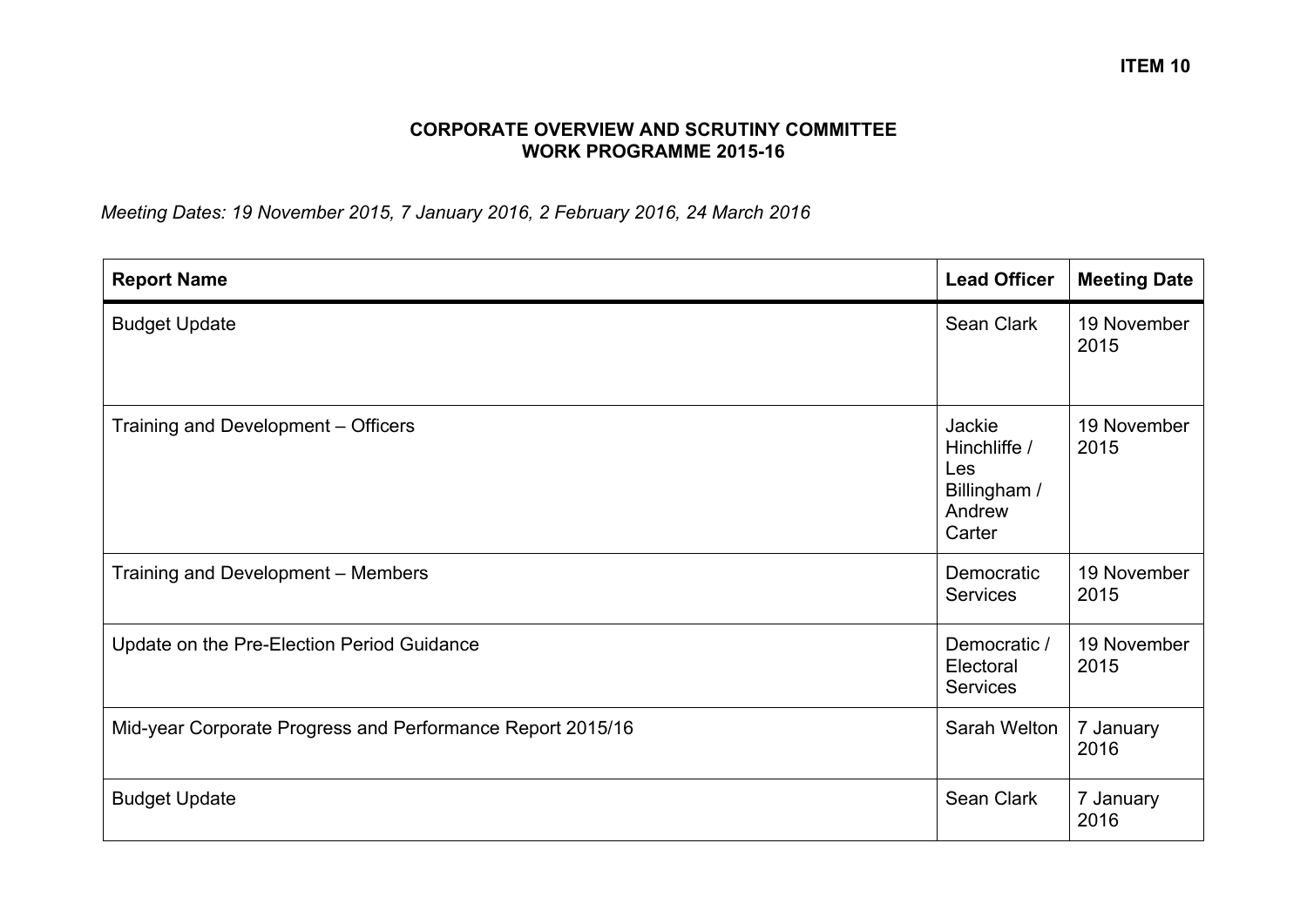| <b>Report Name</b>                                                                                                             | <b>Lead Officer</b>                          | <b>Meeting Date</b> |
|--------------------------------------------------------------------------------------------------------------------------------|----------------------------------------------|---------------------|
| Review of the Election Models available to Thurrock Council, and existing boundaries                                           | Democratic /<br>Electoral<br><b>Services</b> | 7 January<br>2016   |
| An update on the Council's temporary, contract and agency staff, performance ratings.                                          | Jackie<br>Hinchliffe /<br>Mykela Hill        | 7 January<br>2016   |
| <b>Budget Update</b>                                                                                                           | Sean Clark                                   | 2 February<br>2016  |
| <b>Fair Debt Policy</b>                                                                                                        | Sean Clark                                   | 2 February<br>2016  |
| Review of support services and facilities available to members to enable them to perform their role<br>as ward representatives | Democratic<br><b>Services</b>                | 2 February<br>2016  |
| <b>Thurrock Fairness Commission Update</b>                                                                                     | <b>Natalie</b><br>Warren                     | 2 February<br>2016  |
| Qtr 3 Corporate Performance Report 2015/16                                                                                     | Sarah Welton                                 | 24 March<br>2016    |
| <b>Budget Update</b>                                                                                                           | Sean Clark                                   | 24 March<br>2016    |